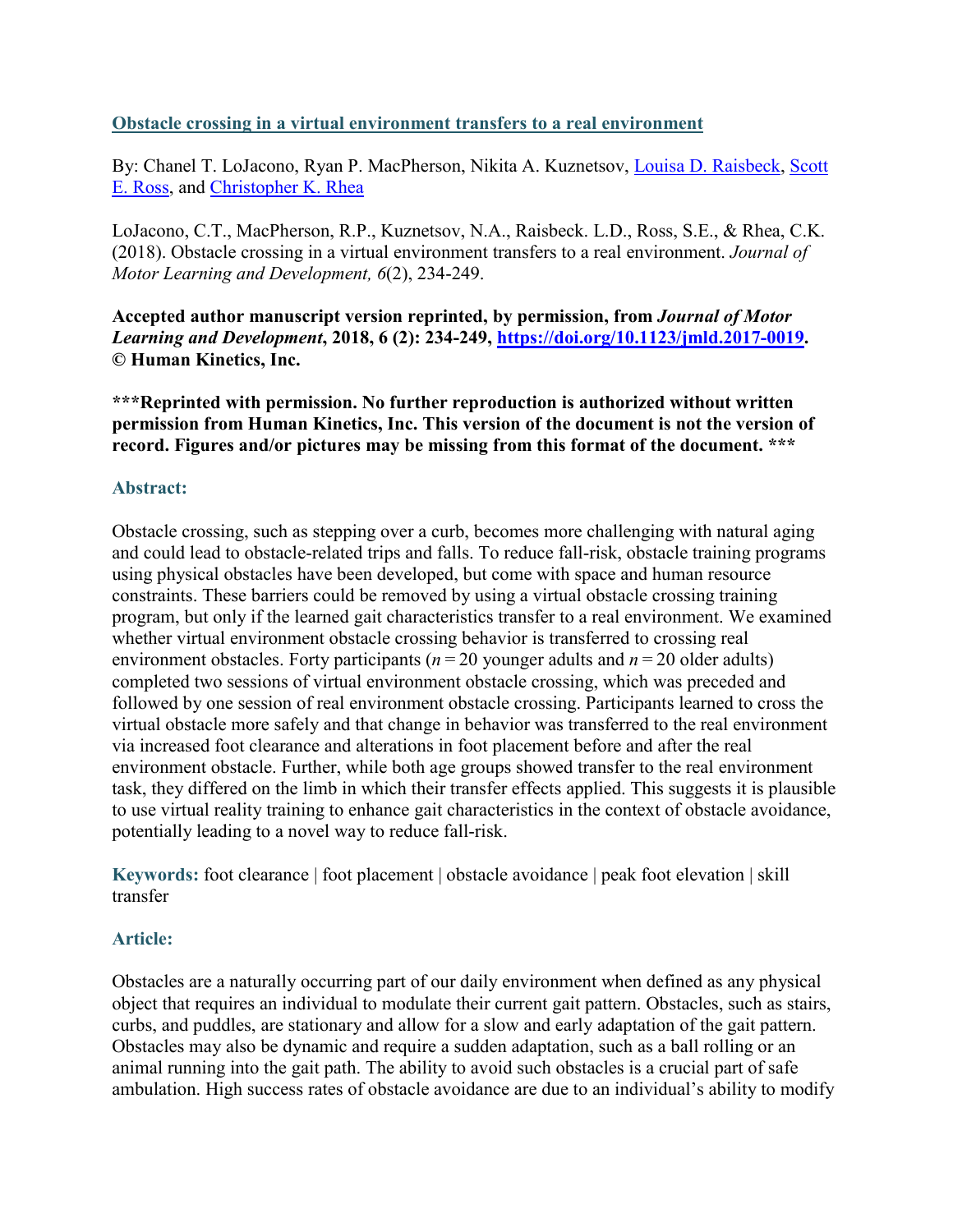their limb trajectory within a step cycle (Patla, Prentice, Robinson, & Neufeld, 1991). Healthy able-bodied individuals contact obstacles 1–2% of the time (Rhea & Rietdyk, 2007; Rietdyk & Rhea, 2006), with the trail foot as the contact point 67–100% of the time (Heijnen, Romine, Stumpf, & Rietdyk, 2014; Mohagheghi, Moraes, & Patla, 2004; Rhea & Rietdyk, 2007, 2011; Rietdyk & Rhea, 2006). The probability of contact for the trail limb is higher than the lead limb due to the fact that online visual information can be used to guide the lead limb, but not the trail limb due to it being outside the visual field (Patla, 1998), and the observation that the movement trajectories of the leading and trailing limb are different because the lower limbs are independently controlled during obstacle crossing (Heijnen et al., 2014; Patla, Rietdyk, Martin, & Prentice, 1996; Rhea & Rietdyk, 2011).

Thirty-four percent of falls in older adults occur as a result of a trip, with the majority of these falls occurring during obstacle negotiation (Berg, Alessio, Mills, & Tong, 1997). Because of this, older adults exhibit a more careful strategy of obstacle crossing. Older adults cross obstacles at a slower speed, with a shorter step length and a shorter obstacle-heel strike distance (Chen, Ashton-Miller, Alexander, & Schultz, 1991; Muir, Haddad, Heijnen, & Rietdyk, 2015). The shortened step length is a result of the lead toe being raised more vertically after toe-off, which causes the foot to extend beyond the landing position during swing phase, thus overshooting before retracting backwards to the final landing position (Muir et al., 2015). This lead foot overshoot becomes progressively increased with aging (Muir et al., 2015). Additionally, older adults cross the obstacle so that it is 10% further forward in their obstacle-crossing step (Chen et al., 1991), a strategy likely used to keep the obstacle in sight longer relative to their limb. Understanding these typical obstacle crossing strategies adopted by healthy younger and older adults is useful in order to develop fall-prevention programs aimed at enhancing obstacle avoidance ability in individuals who are prone to falling.

Obstacle avoidance training programs have been developed using training with physical obstacles with some success. Patients post-stroke increased walking velocity and distance after four weeks of training with obstacles placed along a walkway (Bassile, Dean, Boden-Albala, & Sacco, 2003). Similarly, patients post-stroke with hemiplegia showed increases in gait velocity, stride length, walking endurance, and obstacle clearance capacity after two weeks of obstacle avoidance training (Jaffe, Brown, Pierson-Carey, Buckley, & Lew, 2004). Trip-training has also been used with some success as a way to enhance obstacle crossing behavior (Grabiner, Bareither, Gatts, Marone, & Troy, 2012; Lurie, Zagaria, Pidgeon, Forman, & Spratt, 2013). In this paradigm, a treadmill is typically used to provide a perturbation that simulates the foot hitting an obstacle in order to train the body to develop the appropriate neuromotor response. However, these training programs often require physical space, materials, and human resources which may not be available in some clinical settings.

To this end, clinicians have begun employing new and more advanced rehabilitation techniques, one of which is virtual reality. The use of virtual reality is defined as a simulation of a real environment that is generated through computer software and is experienced by the user through a human-machine interface (Holden, 2005). From a motor learning perspective, it has been suggested that virtual reality systems may enhance skill acquisition and retention by providing task specificity, repetition, and external real-time feedback (Wulf, 2007). Virtual reality gait training on a treadmill offers the advantage of providing a visually challenging task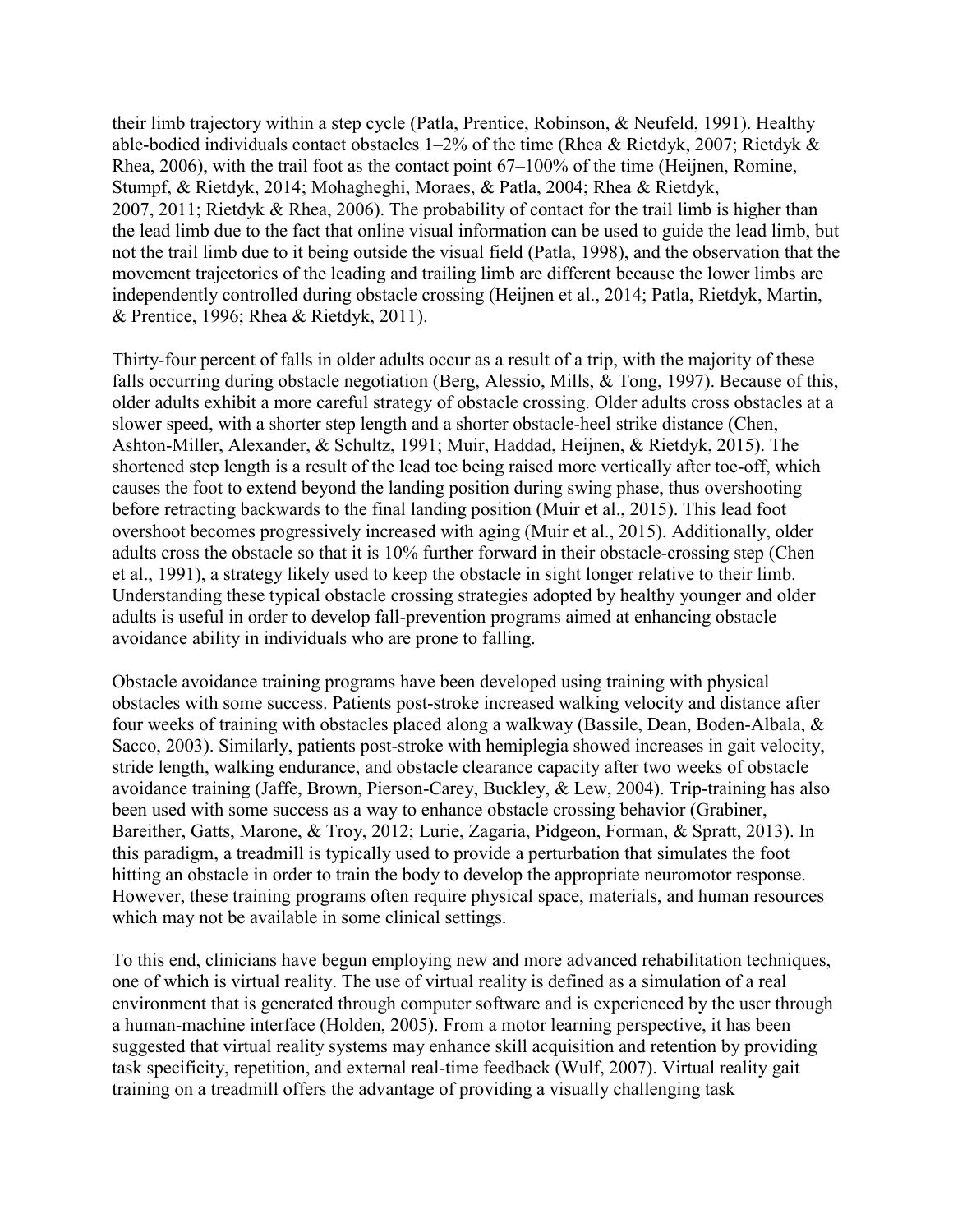(i.e., ambulation over multiple virtual obstacles) in a relatively small and safe environment. Virtual reality training has been beneficial in increasing walking speed, stride length, walking distance, and obstacle crossing ability (Baram & Miller, 2006; Yang et al., 2008; Mirelman et al., 2010), while also lowering the incidence rate of falling (Mirelman et al., 2016). Additionally, virtual obstacles can be modified for a specific task. For example, previous literature has examined the clinical experience of a challenging virtual obstacle course environment with obstacles of various heights and sizes, resulting in improved functional mobility and obstacle negotiation (Shema et al., 2014). These clinical benefits were observed in patients with poststroke hemiplegia (Yang et al., 2008), multiple sclerosis (Baram & Miller, 2006), Parkinson's disease (Mirelman et al., 2010), and older adults with poor mobility (Shema et al., 2014).

While the use of virtual obstacles during treadmill gait training appears promising, it is not yet clear how foot clearance over a virtual obstacle changes with increased training/exposures. It is also not clear whether these performance changes transfer to a real environment obstacle crossing task and the extent to which aging affects this transfer. Understanding these training and transfer effects is necessary prior to adopting virtual reality obstacle crossing into a clinical setting designed to decrease fall-risk. Thus, the purpose of this study was to (1) determine the biomechanical obstacle crossing behavior of adults within a virtual environment, (2) determine if a learning effect exists with virtual obstacle crossing, and (3) determine if the learning effect transfers to real environment obstacle crossing.

Three hypotheses were tested: (1) a training effect would be observed at the end of the virtual obstacle crossing training in the form of the adoption of a safer obstacle crossing strategy in the virtual environment; (2) a safer obstacle crossing strategy in the real environment would be adopted in the post-test relative to the pre-test; and (3) a higher pass rate in the virtual environment would be positively correlated with greater changes in performance between the pre- and post-test in the real environment, suggesting an association between motor learning in a virtual environment and transfer to a real environment task. A safer obstacle crossing strategy is defined as initiating crossing earlier (thus farther away from the obstacle) and stepping higher over the obstacle—each of which contribute to a decrease risk of obstacle contact, and subsequently, fall risk. It was also postulated that each hypothesized finding would be affected by age, with older adults showing less performance changes and transfer (albeit still significant) compared to the younger adults.

# **Methods**

# Participants

Forty healthy individuals ( $n = 20$  younger adults,  $n = 20$  older adults,) participated in the study (see Table 1 for demographics). All participants self-reported normal or corrected-to-normal vision, no current musculoskeletal injuries, no cognitive impairment, no current pregnancy, and able to walk unaided for 10 minutes. Each participant provided an informed consent, a basic healthy history, and physical activity questionnaire. All procedures for the study were approved by the local Institutional Review Board.

#### Instrumentation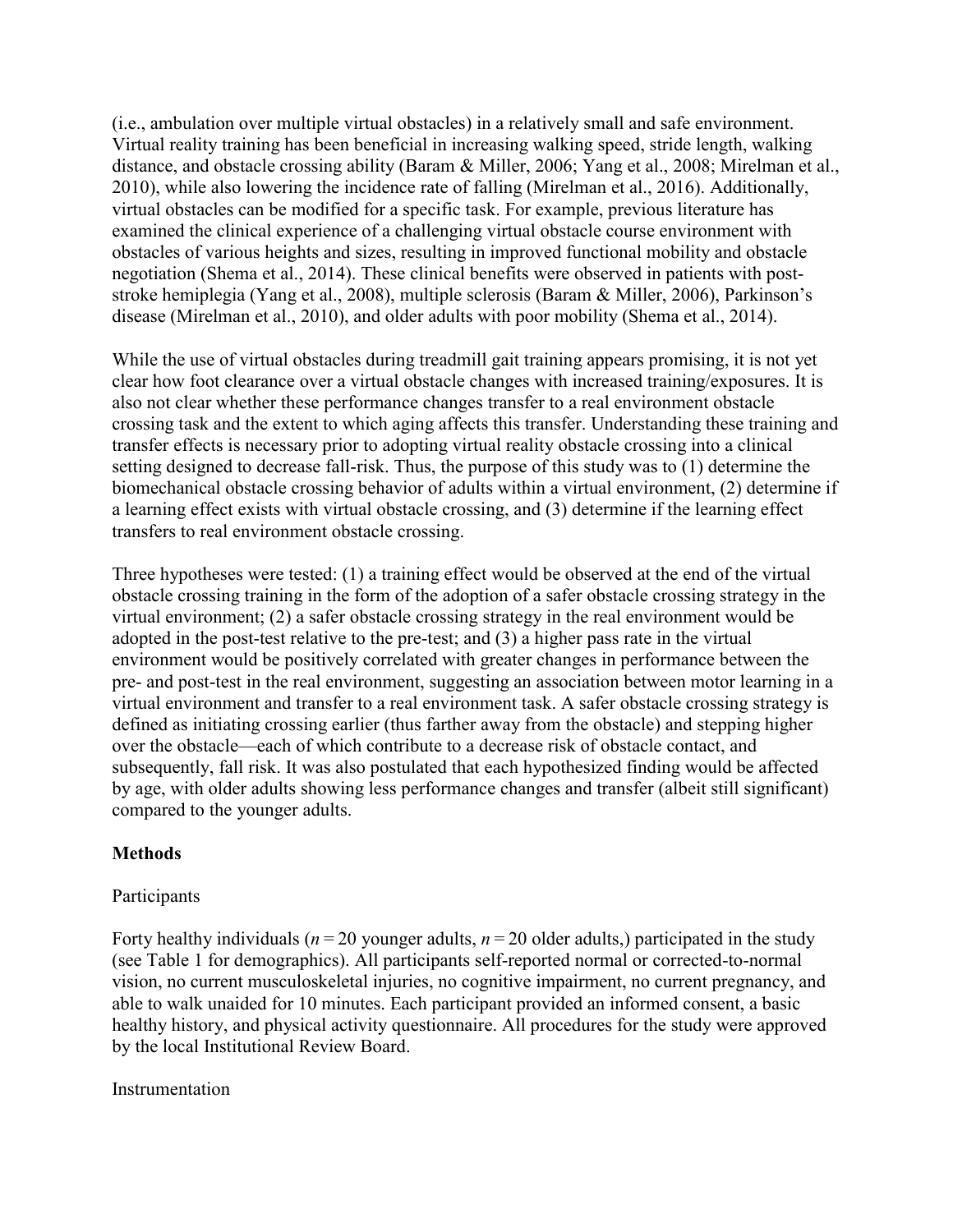Twenty-eight retro-reflective markers were placed bilaterally on the shoulders, anterior superior and posterior superior iliac crests, medial and lateral knee and ankles, medial first and lateral fifth metatarsals, and the most anterior superior position on the shoe toe and the calcaneus. Additionally, rigid plates of 4 markers each were placed on the shank and thigh segment of each limb. Lastly, 2 markers were placed on the top of the real environment obstacle. A 12-camera motion capture system (Qualisys AB, Gothenburg, Sweden) collected movement data at 100 Hz for each obstacle crossing session. Rating of Perceived Exertion (RPE) was also recorded throughout the study.

| Group               | <b>Foot Dominance</b> | Age (yrs)    | Mass (kg)     | Height (m)  |
|---------------------|-----------------------|--------------|---------------|-------------|
| Younger Adults      | 20 Right              | 22.45 (3.65) | 71.05 (13.68) | 1.70(0.08)  |
| <b>Older Adults</b> | 18 Right/2 Left       | 55.60 (5.98) | 70.93 (13.92) | 1.70 (0.09) |

**Table 1.** Participant Demographics by Group [*M* (*SD*)]

#### Experimental Design

After participants signed a consent form, they were put in a safety body harness to be utilized during the virtual obstacle crossing sessions. The retro-reflective markers were then applied to the participants' body. Preferred walking speed was determined on the treadmill (Symbex, Lebanon, NH) by starting at 0 m/s and incrementally increasing the speed (0.05 m/s) until the participant verbally indicated that speed was their preferred pace. Then, the participant was sped up to a fast walking pace (2.0 m/s) and incrementally slowed until they verbally indicated that speed was their preferred pace. The two speeds were then averaged to determine their preferred walking speed.

This study utilized a pre-test/training/post-test design (Figure 1). During the pre-test, participants walked overground and crossed a real environment obstacle. The obstacle was located at the halfway mark (4 m) along an 8 m pathway across the laboratory. The obstacle was made of Masonite board, painted flat black, and designed to easily tip over if contacted. The dimensions for the obstacle were 10 cm high (average curb height), 100 cm wide, and 0.5 cm deep. Participants were asked to "Walk at your normal pace and safely step over the obstacle with your dominant foot without stopping until you reach the end of the walkway." Foot dominance was determined via the question: "If you were to kick a ball for distance, which foot would you choose?" The answer given was determined to be their dominant foot.

| $2nd$ training session<br>$1st$ training session<br>Practice                                                                                 | Post-test                        |
|----------------------------------------------------------------------------------------------------------------------------------------------|----------------------------------|
| 10 trials of virtual<br>5 trials of virtual<br>10 trials of virtual<br>10 trials of real                                                     | 10 trials of real                |
| environment<br>environment<br>environment<br>environment<br>obstacle crossing<br>obstacle crossing<br>obstacle crossing<br>obstacle crossing | environment<br>obstacle crossing |

35 minutes

Figure 1. Testing protocol used in the study. A five-minute rest break was provided after the pretest, 1st training session, and 2nd training session to minimize fatigue.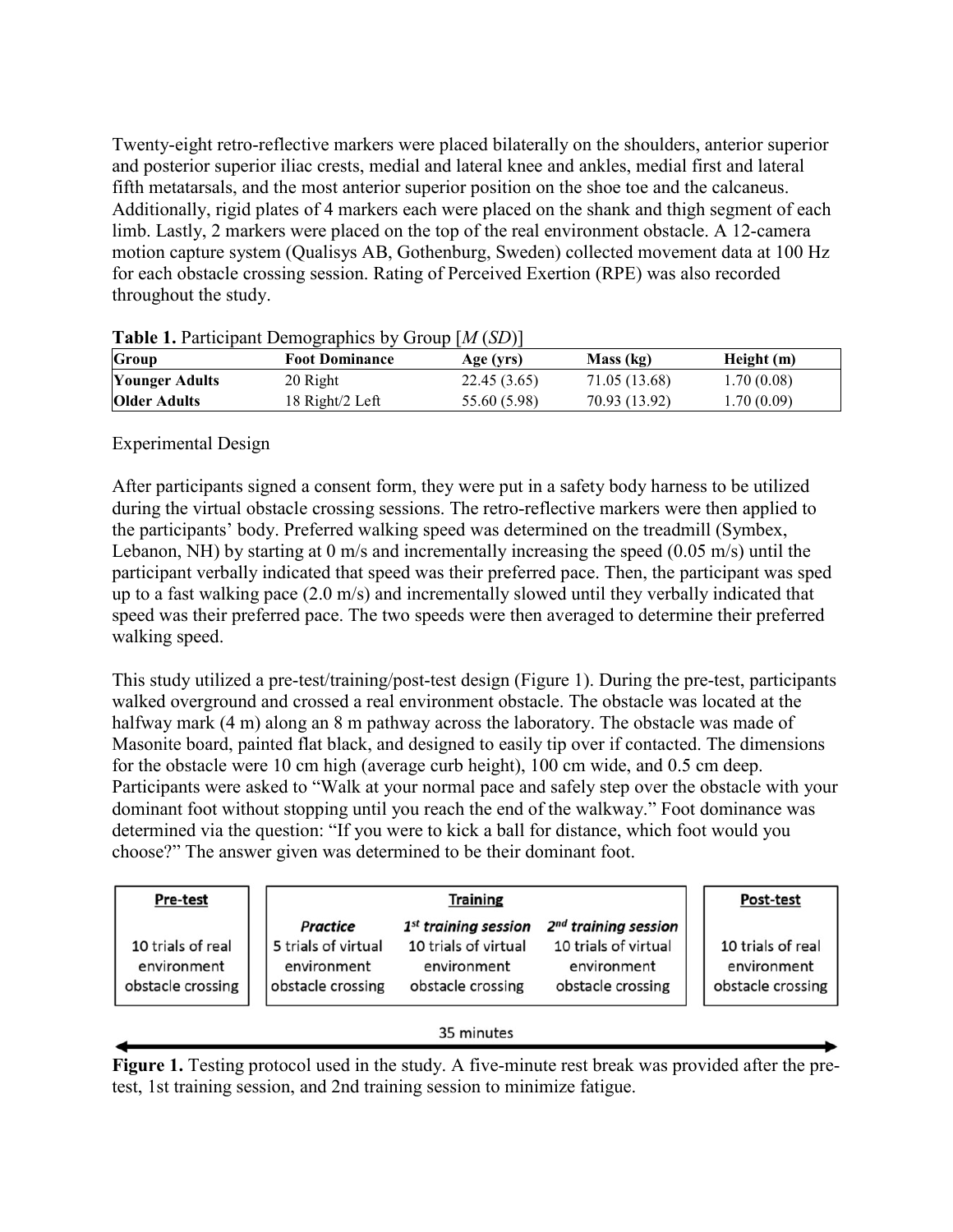During the training, participants walked on a treadmill and crossed a virtual environment obstacle implemented in Vizard (WorldViz, Santa Barbara, CA). The virtual environment consisted of a grey and red walking path through a brown landscape with trees and a blue sky (Figure 2). A counter set in the top right corner of the display provided feedback on the number of obstacles hit and obstacles cleared during training. One obstacle appeared at a time in the foreground and moved toward the participant at a speed congruent with their preferred walking speed. The obstacle appeared at a distance that allowed the participant approximately 30 seconds of walking on the treadmill before they needed to step over it. Participants were instructed to continue walking and step over the obstacle normally as if it was something on the sidewalk. Once the obstacle was cleared, a new obstacle appeared in the foreground and this cycle continued for 10 obstacle crossings continuously. The obstacles were set to appear as 10 cm tall and covered the entirety of the pathway requiring the participant to step over it with both feet. The virtual environment also contained virtual feet that moved in real-time by corresponding to the participant's own foot movements via synchronization with the motion capture system. The toe, heel, medial, and lateral metatarsal markers on the participants' feet were portrayed as white markers on red feet in the virtual environment. If the obstacle was contacted [defined as the virtual foot hitting the obstacle in the virtual environment (Figure 2)], the specific foot marker that was hit turned red to indicate a collision, while the other markers that cleared the obstacle remained white. If the foot successfully cleared the obstacle, all markers turned green.



**Figure 2.** Virtual environment used for obstacle crossing training.

The post-test was identical to the pre-test and was used to test for transfer of obstacle crossing behavior from the virtual to the real environment. In total, participants' obstacle crossing behavior was measured 40 times—10 real environment obstacle crossings in the pre-test, 20 virtual environment obstacle crossings during training, and 10 real environment obstacle crossings in the post-test. Participants were asked to provide their RPE before and after each set of 10 trials.

# Data Reduction

To measure the obstacle crossing performance in the real environment, we used the following metrics for both leading and trailing limbs: (1) foot placement before and after obstacle crossing (Figure 3), (2) toe and heel clearance during crossing (Figure 4), and (3) toe and heel peak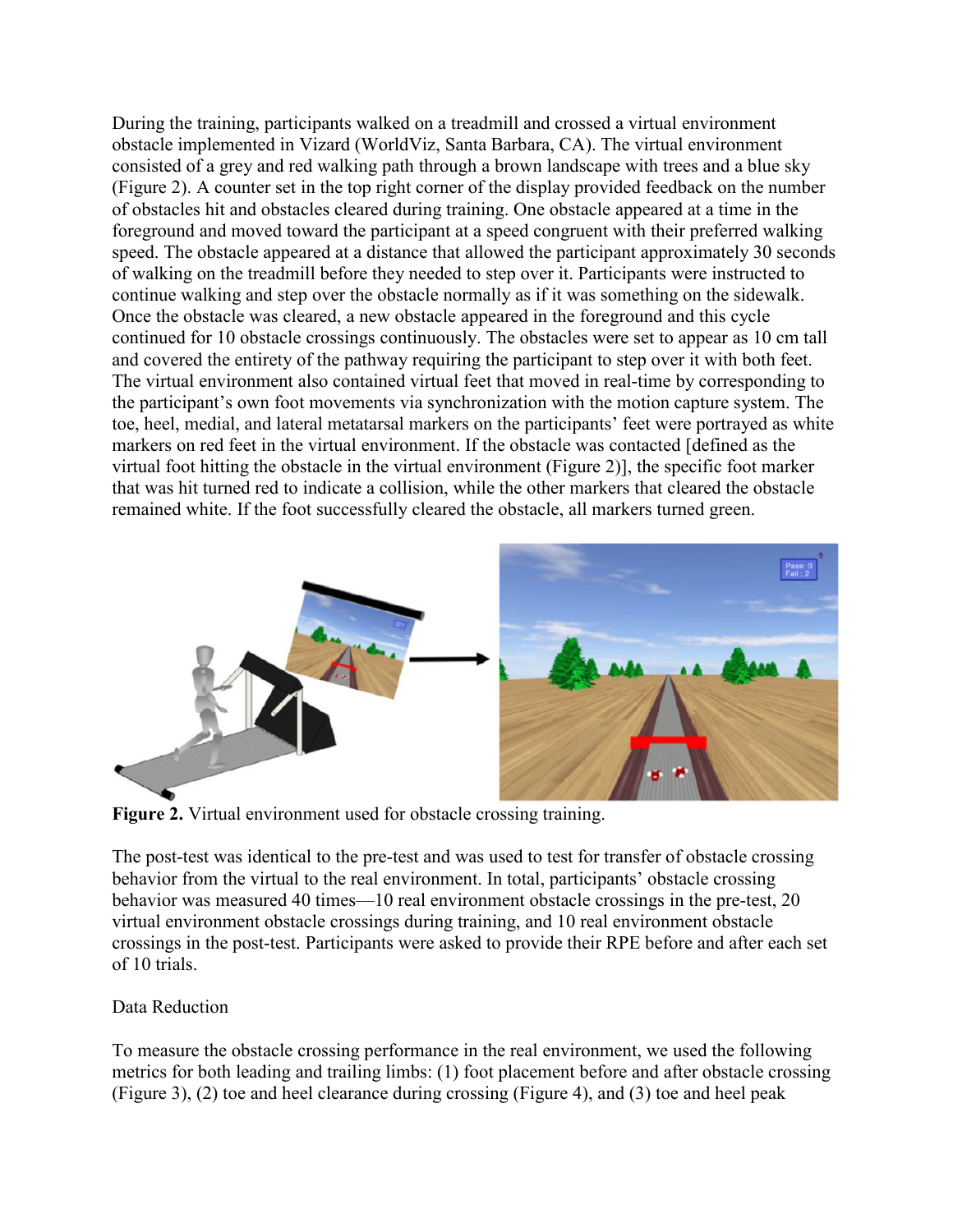elevation during crossing. Foot distance to the obstacle was calculated as distance from a point to a plane, where the point was the 3D coordinate of the heel/toe marker of each limb and the plane was the vertical 2D plane defined by the markers placed on the obstacle. Foot placement before and after the obstacle was calculated for each marker based on the segment where the marker remained stationary. Toe and heel clearance were quantified as distance from a point to vector, where the point was the 3D coordinate of the toe/heel marker and the vector spanned the top of the obstacle. Radial clearance was defined as the shortest distance between the foot marker and the top of the obstacle during crossing, whereas vertical clearance was the shortest distance at the moment when the foot marker was immediately above the obstacle. In addition to these clearance metrics, we calculated peak elevation of the toe/heel marker during obstacle crossing in order to directly compare crossing performance in the real environment. A delta score was calculated for each of the aforementioned metrics to measure the change from pre-test to posttest in the real environment. A positive delta score indicated a greater value in post-test compared to pre-test.



Figure 3. Depiction of the foot placement measurements. The foot placement for the lead limb (dotted limb) is shown in A (before the obstacle) and C (after the obstacle). The foot placement for the trail limb (solid limb) is shown in B (before the obstacle) and D (after the obstacle). Figure adapted from Said et al. (2005).

To measure the obstacle crossing performance in the virtual environment, we measured peak elevation of the toe/heel when crossing the virtual obstacle. Due to technical difficulties, we were not able to record the foot placement or clearance relative to the virtual obstacle. We also recorded the pass rate (percent of successful virtual obstacle crossings defined as all foot markers crossing over the top of the virtual obstacle). A delta score was calculated for each of the aforementioned metrics to measure the change from the 1st training session to the 2nd training session in the virtual environment. All calculations were performed using MATLAB 2015b (MathWorks Inc., Natick, MA).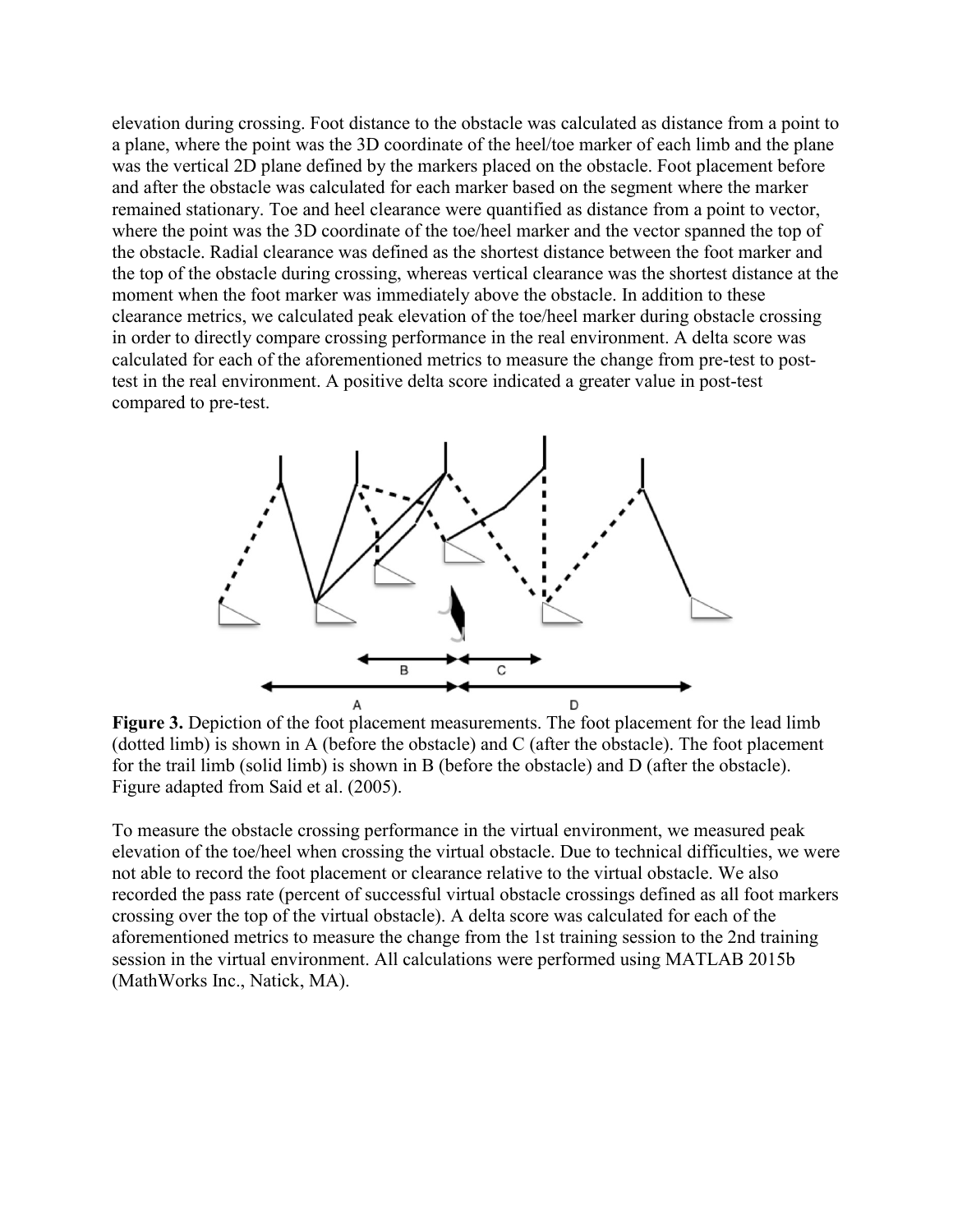

Figure 4. Depiction of the foot clearance measurements. The radial clearance is shown in E (closest distance to the obstacle) and the vertical clearance is shown in F (distance directly over the obstacle). Peak elevation (not depicted) was determined to be the highest elevation exhibited during crossing.

# Statistical Approach

The average value of each metric was calculated across the 10 trials in each session. To address hypothesis 1, we used a 2 Age (younger vs. older adults)  $\times$  2 Session (1st vs. 2nd training session) repeated measures MANOVA for pass rate and peak elevation of the lead and trail limb in the virtual environment. To address hypothesis 2, two separate Age (younger vs. older adults) × Test (pre- vs. post-test) repeated measures MANOVAs were run: one for foot placement in the real environment and one for foot clearance in the real environment. Finally, to address hypothesis 3, Pearson correlation coefficients were calculated between the number of successful obstacle passes in the virtual environment and the delta scores for each obstacle crossing metric in the real environment. The alpha level was set *a priori* to 0.05 for all statistical tests.

# **Results**

While preferred waking speed was slower for the older adults  $(M=0.43, SD=0.08 \text{ m/s})$ compared to the younger adults ( $M = 0.96$ ,  $SD = 0.18$  m/s;  $t(38) = 2.37$ ,  $p = .02$ ), there was no difference in RPE between the age groups at any of the time points  $(p > .05)$ .

**Table 2.** Summary of Results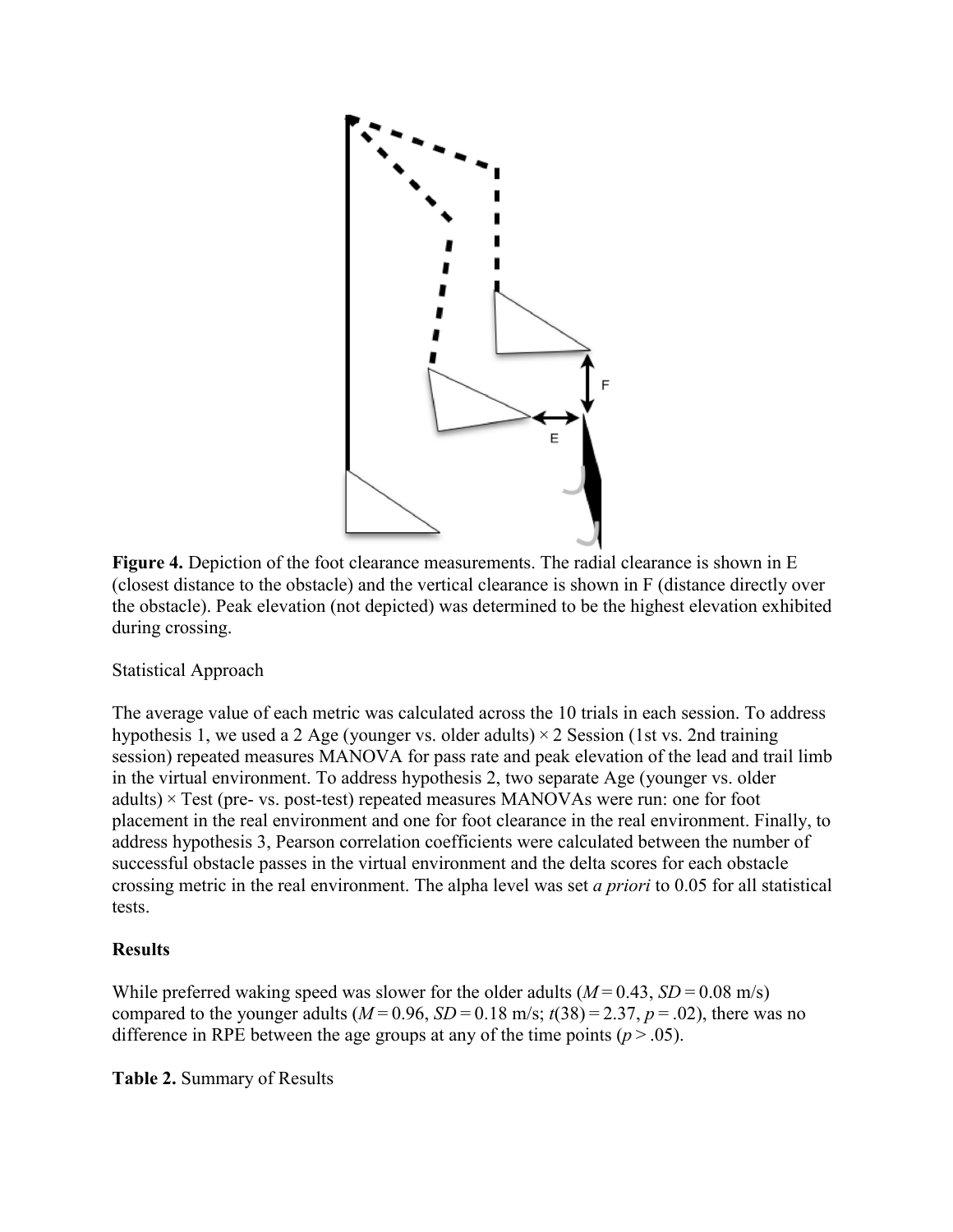|                     | Group   | Pre-Test         | Post-Test        | <b>Delta Score</b> |
|---------------------|---------|------------------|------------------|--------------------|
| Real Environment    |         |                  |                  |                    |
| Lead Limb PBO       | Older   | 0.889(0.128)     | 0.929(0.122)     | 0.043(0.104)       |
|                     | Younger | 0.802(0.119)     | 0.855(0.181)     | 0.053(0.137)       |
| Trail Limb PBO      | Older   | 0.234(0.061)     | 0.272(0.075)     | 0.040(0.050)       |
|                     | Younger | 0.197(0.055)     | 0.227(0.086)     | 0.030(0.063)       |
| Lead Limb PAO       | Older   | 0.293(0.041)     | 0.276(0.049)     | $-0.018(0.034)$    |
|                     | Younger | 0.308(0.070)     | 0.282(0.069)     | $-0.026(0.043)$    |
| Trail Limb PAO      | Older   | 1.003(0.080)     | 0.997(0.084)     | $-0.003(0.030)$    |
|                     | Younger | 1.009(0.132)     | 0.968(0.123)     | $-0.040(0.074)$    |
| Lead FC (Radial)    | Older   | 0.124(0.032)     | 0.134(0.031)     | 0.012(0.022)       |
|                     | Younger | 0.141(0.039)     | 0.151(0.050)     | 0.010(0.023)       |
| Trail FC (Radial)   | Older   | 0.102(0.043)     | 0.124(0.056)     | 0.023(0.023)       |
|                     | Younger | 0.094(0.034)     | 0.114(0.041)     | 0.020(0.024)       |
| Lead FC (Vertical)  | Older   | 0.138(0.040)     | 0.152(0.042)     | 0.016(0.021)       |
|                     | Younger | 0.163(0.050)     | 0.180(0.067)     | 0.017(0.025)       |
| Trail FC (Vertical) | Older   | 0.123(0.061)     | 0.145(0.069)     | 0.021(0.027)       |
|                     | Younger | 0.121(0.054)     | 0.145(0.055)     | 0.024(0.024)       |
| Lead Limb PE        | Older   | 0.403(0.058)     | 0.420(0.064)     | 0.018(0.019)       |
|                     | Younger | 0.405(0.040)     | 0.421(0.048)     | 0.015(0.022)       |
| Trail Limb PE       | Older   | 0.480(0.099)     | 0.497(0.096)     | 0.017(0.033)       |
|                     | Younger | 0.499(0.063)     | 0.525(0.062)     | 0.027(0.023)       |
|                     | Group   | <b>Session 1</b> | <b>Session 2</b> | <b>Delta Score</b> |
| Virtual Environment |         |                  |                  |                    |
| Lead Limb PE*       | Older   | 0.466(0.095)     | 0.468(0.114)     | 0.022(0.115)       |
|                     | Younger | 0.460(0.143)     | 0.447(0.099)     | $-0.013(0.069)$    |
| Trail Limb PE       | Older   | 0.360(0.119)     | 0.387(0.124)     | 0.028(0.088)       |
|                     | Younger | 0.382(0.208)     | 0.423(0.209)     | 0.041(0.077)       |
| Pass Rate $(\% )$   | Older   | 37.00 (21.55)    | 46.00 (27.22)    | 9.00(13.71)        |
|                     | Younger | 33.50 (22.31)    | 43.50 (23.68)    | 10.00(13.38)       |

*Note*. Results Include Lead and Trail Limb Position Before the Obstacle (PBO), Lead and Trail Limb Position After the Obstacle (PAO), Lead and Trail Limb Foot Clearance (FC) in the Radial and Vertical Directions, Lead and Trail Limb Peak Elevation (PE), and Pass Rate. Asterisk Indicates Non-Significance for Session,  $p < .05$ .

#### Pass Rates

For the pre-test in the real environment, participants contacted the obstacle 0% [0 out of 400 trials] of the time for the lead limb and 0.0025% [1 out of 400 trials] of the time for the trial limb. Similar obstacle contact rates were observed for the post-test with a 0% [0 out of 400 trials] contact rate for the lead limb and a 0% [0 out of 400 trials] contact rate for the trial limb. Collectively, the percentage of successful passes for all participants/limbs was 99.94% [1599 out of 1600 trials] for the real environment obstacles. For the 20 trials in the virtual environment, there was a limb difference ( $p = .03$  in the pass rate; 64% for the lead limb and 74% for the trail limb) and the overall pass rate (defined as a successful clearance of the obstacle for both limbs) was 40%. Age-related changes and the relation between the real and virtual environment obstacle crossing are explored in the hypothesis testing below. The pass rate for the virtual obstacle crossing trials and their relation to the real environment obstacle crossing behavior are reported in the hypothesis 3 results. The statistics addressing each hypothesis are presented below and the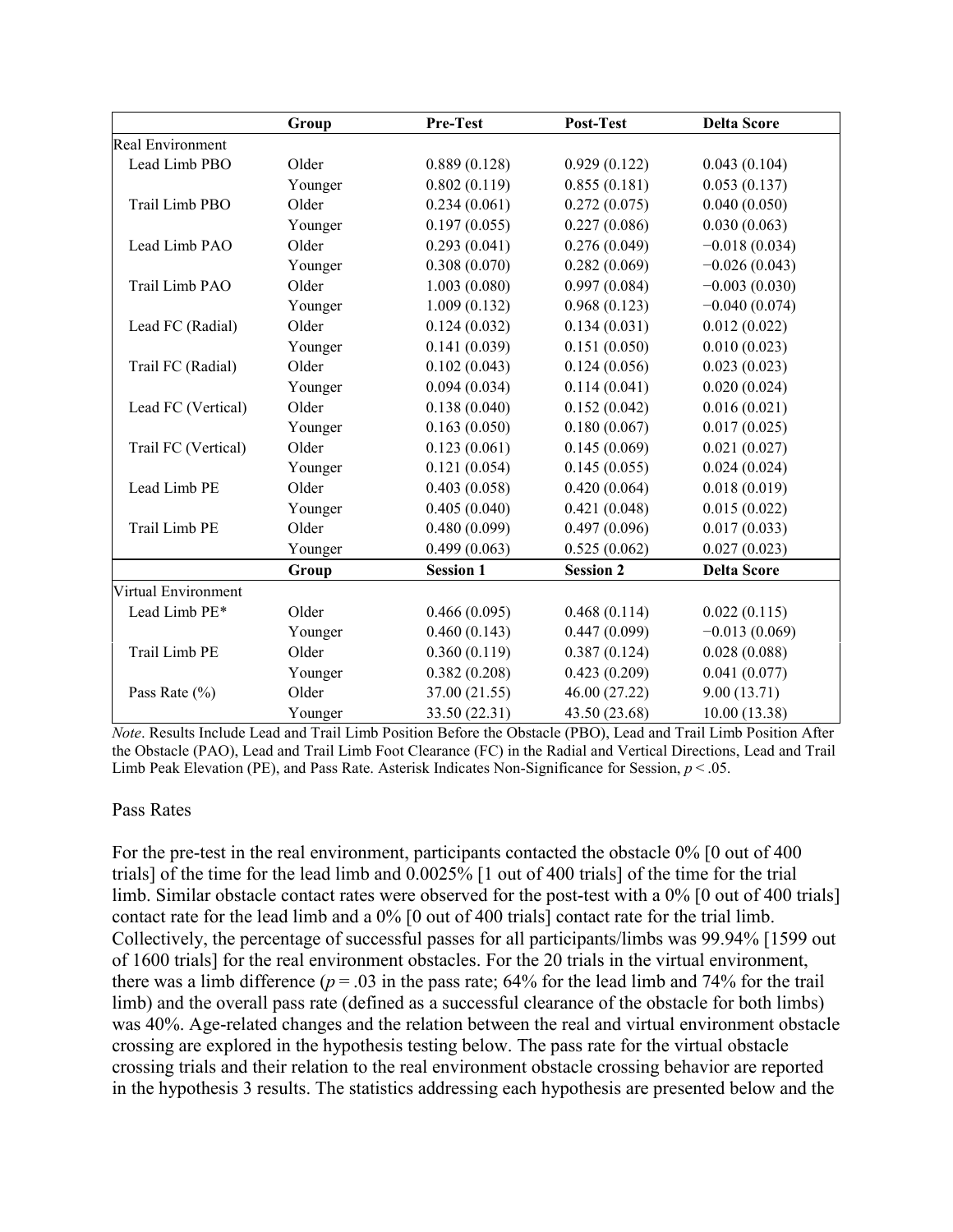values for each dependent variable are presented in Table 2. Significant delta scores that were related to pass rate are visualized and presented in Figure 5. Due to technical difficulties, data were not available for one participant (an older adult) in the real environment. Thus, the degrees of freedom are slightly different between the real and virtual environment statistics.

Older Adults Lead Limb Radial Clearance Younger Adults 0.08 0.08 0.06  $R^2 = 0.40$ 0.06 Delta Score)  $R^2 = 0.00$  $0.04$ 0.04  $0.02$ 0.02  $0.00$  $0.00$  $-0.02$  $-0.02$  $-0.04$  $-0.04$ 60% 0% 20% 40% 80% 0% 20% 40% 60% 80% Pass Rate (%) Older Adults Younger Adults Lead Limb Peak Elevation 0.07 0.07  $R^2 = 0.21$  $R^2 = 0.06$  $0.05$ 0.05 (Delta Score)  $0.03$ 0.03  $0.01$ 0.01  $-0.01$  $-0.01$  $-0.03$  $-0.03$ 0% 20% 40% 60% 80% 0% 20% 40% 60% 80% Pass Rate (%)

Hypothesis 1: A training effect would be observed at the end of the virtual obstacle crossing training in the form of the adoption of a safer obstacle crossing strategy in the virtual environment.



**Figure 5.** The relationship between the delta score of lead limb radial clearance and pass rate separated by age (panel a), the delta score of lead limb peak elevation and pass rate separated by age (panel b), and the delta score of trail limb peak elevation and pass rate separated by age (panel c).

There was a multivariate main effect for Session ( $F[3,36] = 5.10$ ,  $p = .01$ , partial  $\eta^2 = 0.30$ ), but not Age ( $F[3,36] = 0.51$ ,  $p = .68$ , partial  $\eta^2 = 0.04$ ). Follow-up univariate tests showed that trail limb clearance peak elevation  $(F[1,38] = 8.92, p = .01, \eta^2 = 0.19)$  and pass rate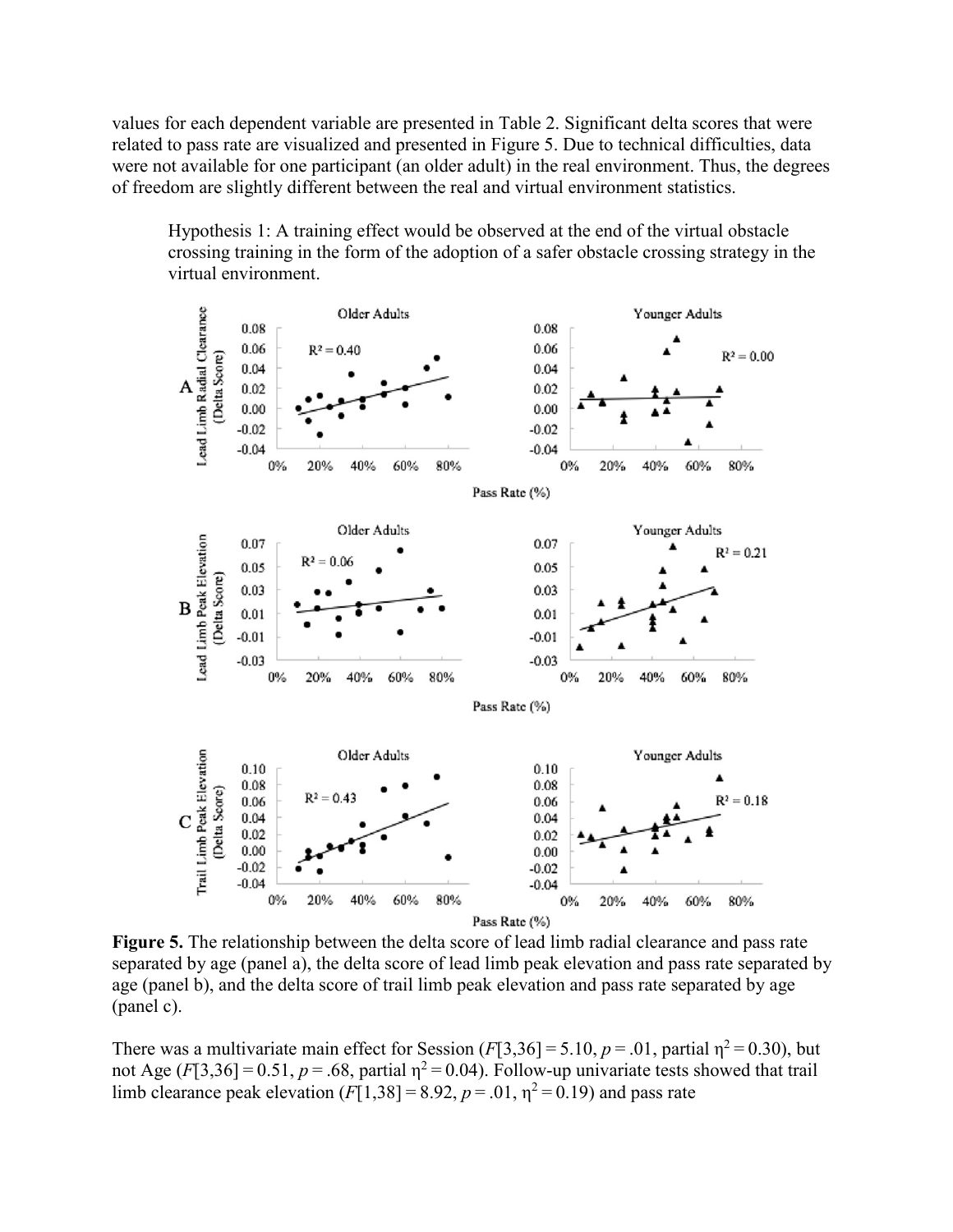$(F[1,38] = 5.58, p = .02$ , partial  $\eta^2 = 0.13$ ) drove this multivariate effect of Session. Follow-up pairwise comparisons confirmed there is a significant difference in trail limb peak elevation between the 1st and 2nd session,  $t(39) = 3.01$ ,  $p = .01$ . Follow-up pairwise comparisons also confirmed there was a significant difference in pass rate between the 1st and 2nd session,  $t(39) = 2.39$ ,  $p = .02$ . Further, the pass rate was significantly higher for the trail limb compared to the lead limb across all 20 trials  $t(39) = 2.29$ ,  $p = .03$ . There was no Age  $\times$  Session interaction (*F*[3,36] = 0.80, *p* = .50, partial  $\eta^2$  = 0.06) for pass rate and lead and trail limb clearance peak elevation in the virtual environment.

Hypothesis 2: A safer obstacle crossing strategy in the real environment would be adopted in the post-test relative to the pre-test.

The results show that after virtual obstacle training, both older and younger adults tended to place the leading and trailing limbs further away from the obstacle prior to crossing, crossed with higher clearance in the leading and trailing limb, and then placed both limbs closer to the obstacle after crossing over (Table 2). Multivariate main effects were identified for Test  $(F[4,34] = 4.42, p = .01$ , partial  $p^2 = .34$ ), but not Age  $(F[4,34] = 1.05, p = .39$ , partial  $p^2 = 0.11$ ) for foot position metrics. There was no  $Age \times Test$  interaction for lead and trail limb position before and after the obstacle  $(F[4,34] = 1.77, p = .16$ , partial  $p^2 = 0.17$ ). Follow-up univariate tests showed each metric of foot placement drove the multivariate effect for Test: lead limb position before the obstacle  $(F[1,37] = 5.73, p = .02, \eta^2 = 0.13)$ , trail limb position before the obstacle ( $F[1,37] = 13.79$ ,  $p = .001$ ,  $p^2 = 0.27$ ), lead limb position after the obstacle  $(F[1,37] = 11.50, p = .002, \eta^2 = 0.237)$ , and trail limb position after the obstacle  $(F[1,37] = 6.50, p = .02, \eta^2 = 0.15)$ . Follow-up pairwise comparisons confirmed there was a significant difference from pre-test to post-test for lead limb position before the obstacle  $(t[38] = 2.44, p = .02)$ , trail limb position before the obstacle  $(t[38] = 3.74, p = .001)$ , lead limb position after the obstacle ( $t$ [38] = 3.43,  $p = .001$ ), and trail limb position after the obstacle  $(t[38] = 2.52, p = .02).$ 

A multivariate main effect for Test was identified  $(F[4,34] = 13.09, p < .001,$  partial  $\eta^2 = 0.61$ ), but not Age ( $F[4,34] = 2.14$ ,  $p = .10$ , partial  $\eta^2 = 0.20$ ) for foot clearance metrics. Follow-up univariate tests showed each variable of foot clearance drives this multivariate effect for Test: radial lead limb clearance  $(F[1,37] = 9.24, p = .004, \eta^2 = 0.20)$ , radial trail limb clearance  $(F[1,37] = 31.49, p < .001, n^2 = 0.46$ , lead limb peak elevation  $(F[1,37] = 24.54, p < .001$ ,  $\eta^2 = 0.40$ ), and trail limb peak elevation (*F*[1,37] = 22.13, *p* < .001,  $\eta^2 = 0.37$ ). Follow-up pairwise comparisons confirm there was a significant difference from pre-test to post-test, for radial lead limb clearance  $(t[38] = 3.08, p = .004)$ , radial trail limb clearance  $(t[38] = 5.67, p < .001)$ , lead limb peak elevation  $(t[38] = 5.01, p < .001)$ , and trail limb peak elevation ( $t$ [38] = 4.72,  $p < .001$ ). No Age  $\times$  Test interactions for the variables of radial lead and trail limb clearance and lead and trail limb peak elevation in the real environment  $(F[4,34] = 1.35, p = .27$ , partial  $\eta^2 = 0.14$ ) were identified.

Hypothesis 3: A higher pass rate in the virtual environment would be positively correlated with greater changes in performance between the pre- and post-test in the real environment.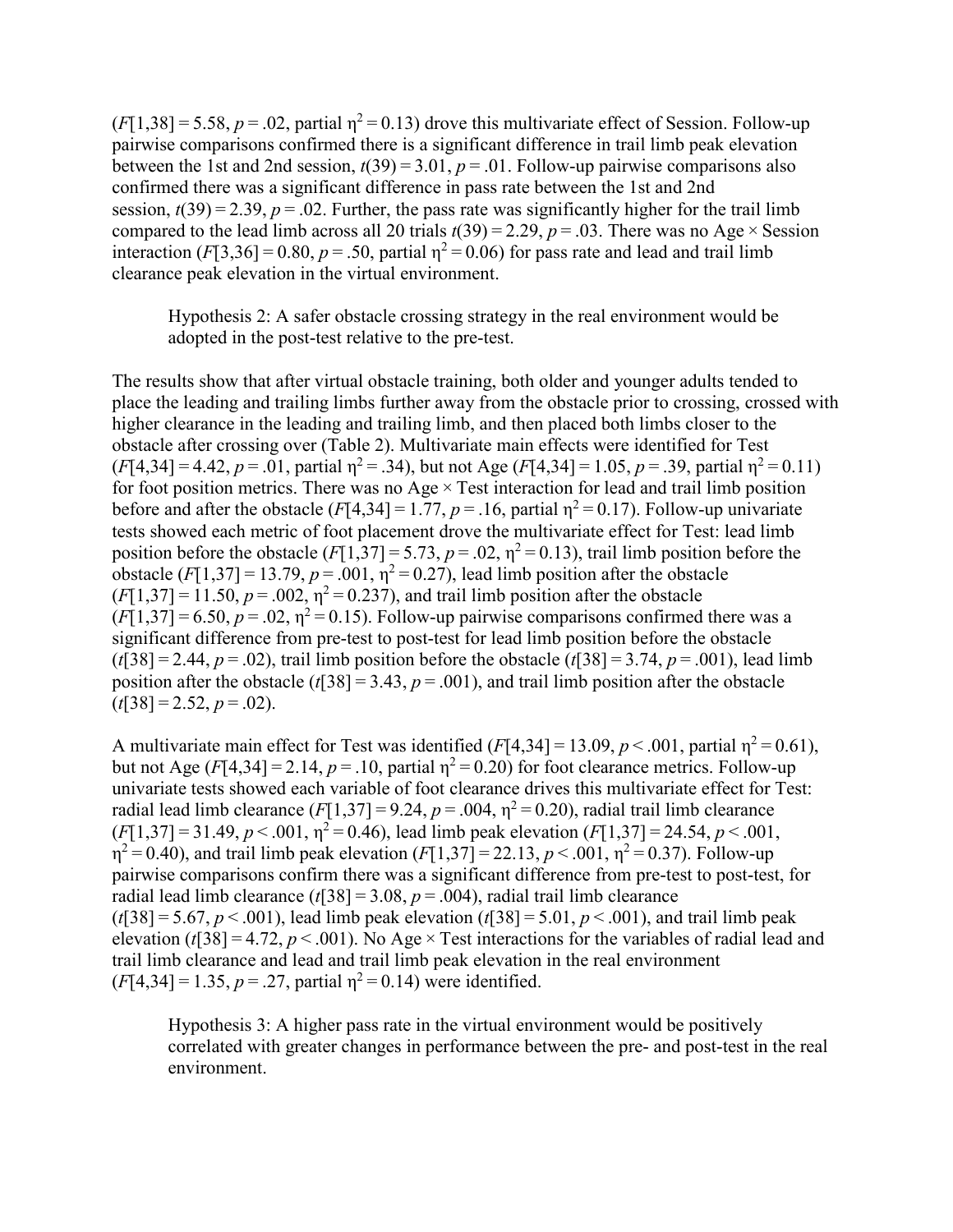The relationship between pass rate in the virtual environment and delta score of radial lead limb clearance in the real environment yielded a weak positive correlation trending towards significance ( $r = 0.30$ ,  $n = 39$ ,  $p = .06$ ). When separated by age group, this relationship was driven by the older adults, as the older adults exhibited a statistically significant strong correlation  $(r=0.64, n=19, p=.003)$  compared to the very weak, non-significant correlation exhibited by the younger adults ( $r = 0.03$ ,  $n = 20$ ,  $p = .89$ ) (Figure 5a). In addition, the relationship between pass rate in the virtual environment and delta score of lead limb peak elevation in the real environment yielded a weak positive correlation ( $r = 0.36$ ,  $n = 39$ ,  $p = .03$ ). When separated by age group, this relationship was driven by the younger adults, as the younger adults exhibited a moderate positive correlation ( $r = 0.46$ ,  $n = 20$ ,  $p = .04$ ) compared to the weak, non-significant correlation exhibited by the older adults ( $r = 0.24$ ,  $n = 19$ ,  $p = .32$ ) (Figure 5b). Lastly, the relationship between pass rate in the virtual environment and delta score of trail limb peak elevation in the real environment yielded a moderate positive correlation  $(r=0.55, n=39, p<.001)$ . When separated by age group, this relationship was driven by the older adults, as the older adults exhibited a strong correlation ( $r = 0.66$ ,  $n = 19$ ,  $p = .002$ ) compared to the moderate correlation exhibited by the younger adults ( $r = 0.43$ ,  $n = 20$ ,  $p = .06$ ) (Figure 5c).

#### **Discussion**

This study examined the extent to which changes in gait during a virtual obstacle crossing task on a treadmill transferred to overground gait obstacle avoidance in a real environment. Further, this study examined whether age influenced the learning and transfer of the obstacle crossing strategy. In general, our hypotheses were supported, as participants did adopt a safer obstacle crossing strategy in the virtual environment with training, and that newly learned behavior was transferred to the real environment. Furthermore, both age groups similarly altered their foot placement and increased foot clearance in the real environment as a result of virtual environment training, but employed different adaptive strategies to successfully avoid the obstacles.

Younger and older adults learned to enhance their obstacle crossing in the virtual environment via trail limb peak elevation and pass rate, evidenced by an increase in these variables from 1st to 2nd session of the virtual environment training. This suggests that participants chose an obstacle crossing strategy of increasing their trail limb's overall peak elevation after focusing on the lead limb clearing the obstacle to try to ensure that the trail limb would not contact the obstacle. These findings are congruent with previous work with real obstacles showing that after contact with an obstacle, clearance and peak elevation remain elevated for multiple subsequent obstacle crossings (Heijnen, Muir, & Rietdyk, 2012; Rhea & Rietdyk, 2011), highlighting the ecological validity of a virtual obstacle crossing paradigm. Participants in our study were not particularly successful at the virtual obstacle crossing task. They hit the virtual obstacle with their lead limb 36% of the time and 26% of the time with their trail limb—contact rates that are much higher than observed in repeated real environment obstacle crossing (Heijnen et al., 2012). Further, their overall pass rate—defined as both limbs successfully clearing the obstacle—was 40%. These high failure rates could be due to the novelty of the task or from a lack of accurate depth perception, as the virtual environment is presented on a projection screen and is not immersive or represented similarly to real environment obstacle encounters. Regardless, this repeated unsuccessful behavior led to the adoption of alternate movement strategies during the training in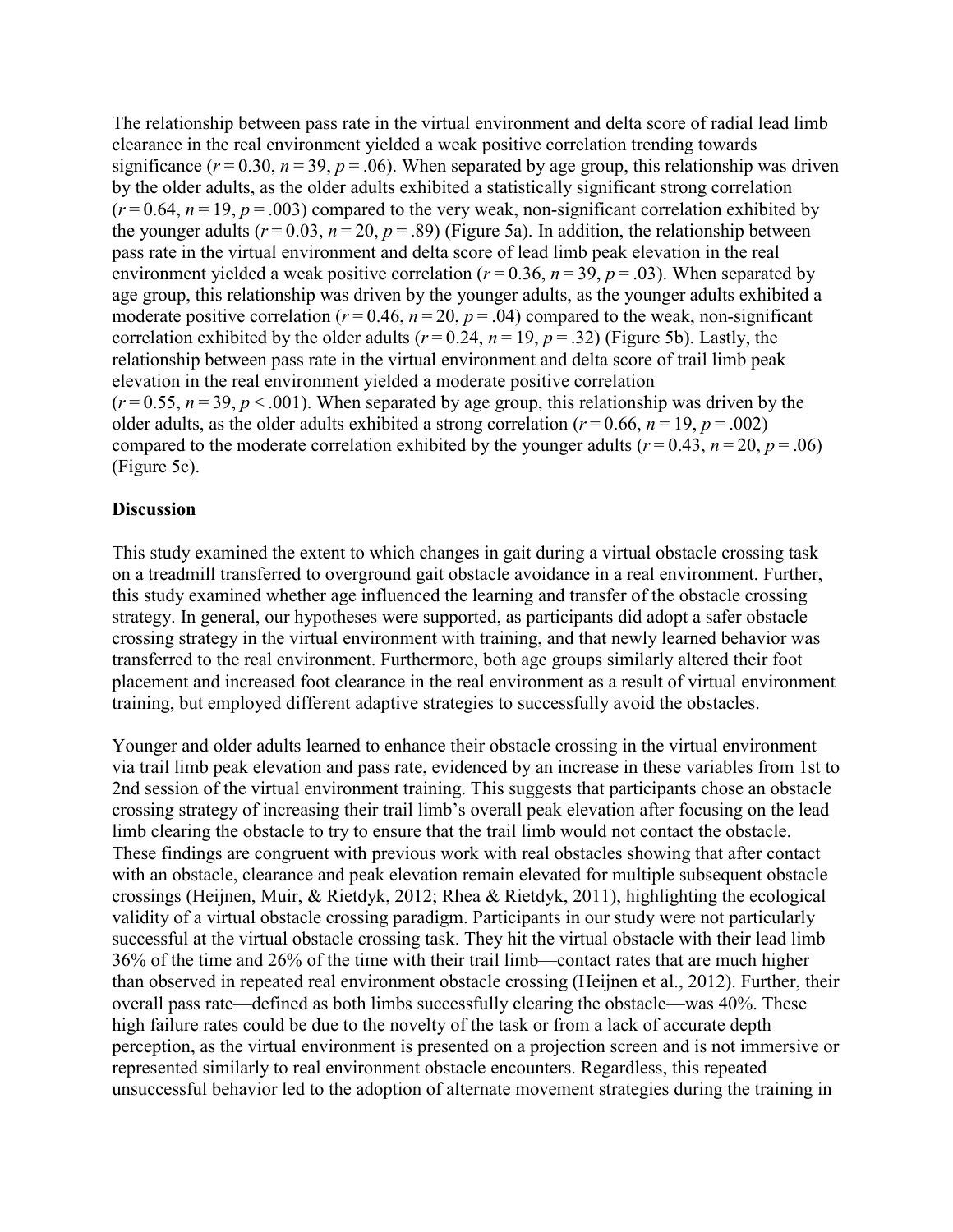order to increase success rates, similar to the manner in which toe elevation is increased after contact with an obstacle in the real world in order to attempt to avoid a subsequent contact (Heijnen et al., 2012; Rhea & Rietdyk, 2011). As participants frequently contacted the obstacle within the virtual environment training sessions, their toe elevation progressively increased during training and remained increased during the real environment post-test. Additionally, increases in the virtual environment pass rate from the 1st to the 2nd training session suggest that the participants became progressively more successful at crossing the obstacles from session 1 to session 2, furthering the evidence for learning within the virtual environment, which was positively associated with post-test performance in the real environment.

It is plausible that the increases in toe elevation in the real environment post-test could have been due to contacting the obstacle more often during those obstacle crossings, which can then cause the person to increase their toe elevation on subsequent trials (Heijnen et al., 2012). However, our participants were remarkably successful at the real-world obstacle crossing task, hitting the obstacle only 1 out of 1600 trials when accounting for 40 participants, 2 limbs, and 20 trials (10 pretest- and 10 post-test). This 99.94% success rate is higher than reported in previous literature, where participants contacted a 10 cm obstacle 0.8% of the time (leading to a 99.2% success rate)(Rhea & Rietdyk, 2011). Similarly, a 99.4% success rate has been observed with obstacles whose height was normalized to leg length (Heijnen et al., 2012). Our observation of a higher success rate is likely due to the fact that our participants only completed 10 real world obstacle crossings at a time, which may not have allowed for the gradual lowering of the limb during obstacle crossing. This postulate is supported by the observation that the lead and trail limb linearly decrease 0.4 mm and 1.0 mm respectively per trial in repeated obstacle crossings (Heijnen et al., 2012). Based on our data in Table 1, it would have taken ∼100 obstacle crossings (range of 94–141 crossings) in the pre-test before an obstacle contact would be expected to occur, congruent with previous findings (Heijnen et al., 2012). After the increase in foot clearance attributed to the virtual obstacle training, participants could cross a real obstacle an extra 10–20 times (range of 114–151 crossings) before an obstacle contact would be expected to occur. Thus, our data suggests that the change in behavior was due to the virtual obstacle crossing training rather than a consequence from hitting the obstacle in the real environment. Further, it shows that as few as 20 trials of virtual obstacle crossing have a positive effect on real environment obstacle crossing behavior. These findings highlight the idea that virtual obstacle training can lead to the adoption of a safer real environment obstacle crossing strategy.

Both younger and older adults adjusted their adaptive obstacle crossing strategies via foot position, clearance, and elevation in the real environment following virtual obstacle crossing training. Previously, distance between foot placement and the obstacle has been related to foot contact with the obstacle (Chou & Draganich, 1998; Patla & Greig, 2006). A main effect was observed in all foot position variables in the real environment from pre- to post-test. Participants increased their foot position away from the obstacle before crossing and placed their foot closer to the obstacle after crossing. This was the case for both the lead limb and the trail limb, and suggests an obstacle crossing strategy of initiating an earlier crossing to ensure proper time for increasing foot clearance and successful obstacle crossing. Additionally, a main effect was observed for all foot clearance and peak elevation variables in the real environment from the preto post-test. Participants increased radial foot clearance between their foot and the obstacle, which may be a function of the overall increase in peak foot elevation that was observed.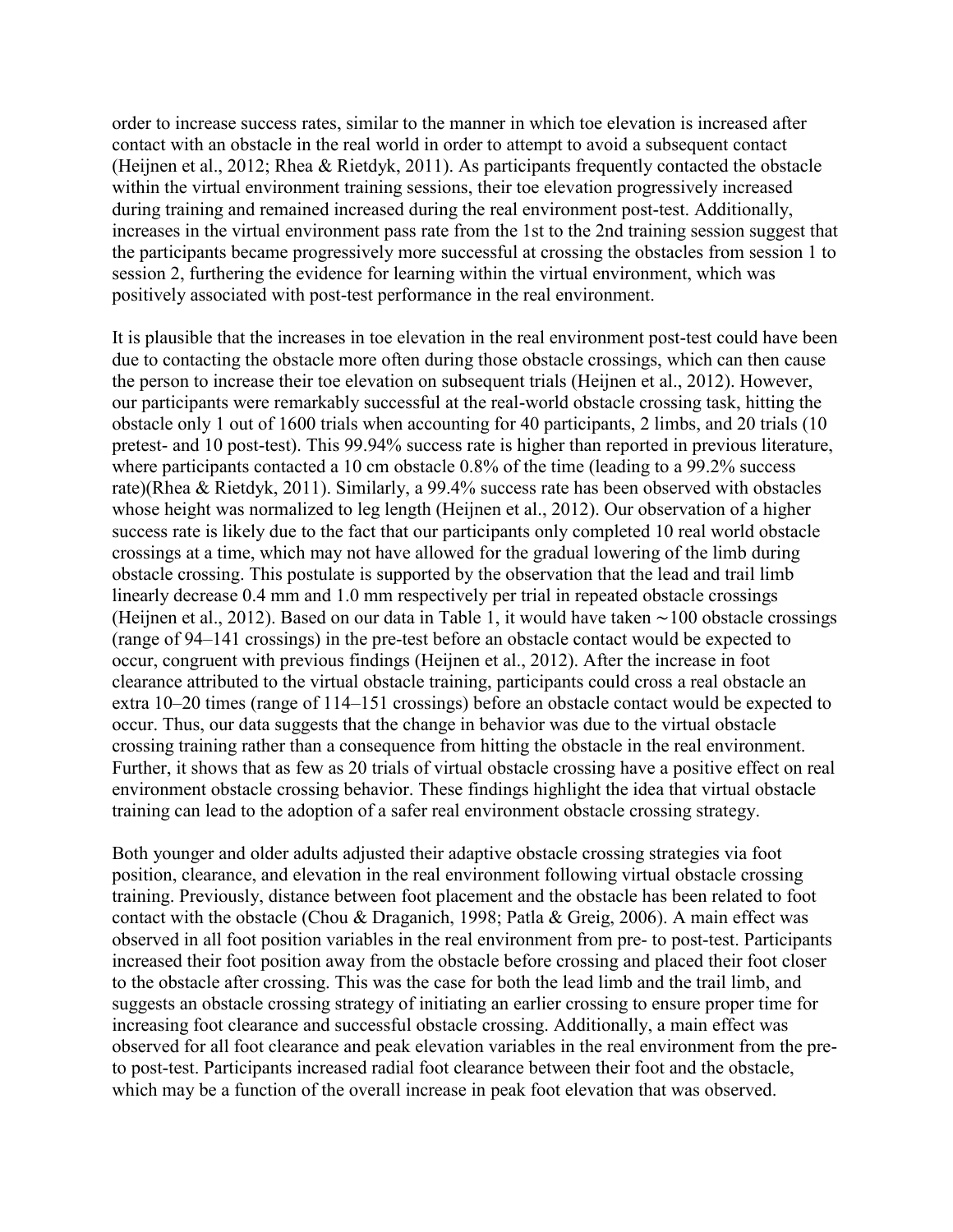Increasing foot clearance decreases the chance of contacting the obstacle, but this may come at the cost of increased metabolic energy demand and decreased biomechanical stability. There is likely a specific range of foot clearance that will optimize the ratio of increased metabolic cost to decreased obstacle contact. However, this ratio may be specific to person and context. Future research may test this optimization using perturbation and physiological testing.

Lastly, younger and older adults were able to transfer the learning obtained from the virtual environment to the real environment as evidenced by the positive relationships between pass rate in the virtual environment and delta scores in the real environment. After separating the correlations by age, it was observed that younger and older adults each applied separate adaptive obstacle strategies which transferred to the real environment. Younger adults adopted an increase in lead limb peak elevation in the real environment. This suggests that the younger adults focused on increasing the overall elevation of the lead limb in the virtual environment to increase the success of obstacle crossing, while allowing the trail limb to cross with relatively less modulation. Conversely, older adults adopted an increase in radial lead limb clearance and trail limb peak elevation. This may suggest that after increasing the clearance of the lead limb over the obstacle, older adults increased the overall trail limb elevation due to lack of confidence in the trail limb to successfully clear the obstacle. Due to the fact that the trail limb is the main obstacle contactor at 67–100% of the time (Heijnen et al., 2014; Mohagheghi et al., 2004; Rhea & Rietdyk, 2007, 2011; Rietdyk & Rhea, 2006) and older adults are at an increased fall risk, adopting an elevated clearance of the trail limb is a strategy for older adults to decrease contact and also fall-risk. Increasing clearance and elevation may be metabolically costly, but it may be argued that the benefit of decreasing obstacle contact, and thus fall-risk, outweighs the increase in metabolic cost for older adults.

There are some important differences to note between the virtual and real environments. First, the virtual environment lacked the tactile information of obstacle contact. Thus, participants had to rely on proprioception regarding limb position and visual information in both a feedforward and a feedback manner to modify limb trajectory. In the real environment, the visual information of the trail limb is typically absent because it is out of the visual field. However, our virtual environment provided visual information of both the lead and trail limbs via the real-time feedback from seeing both feet move relative to the obstacle. This experience is different than the real environment experience and likely participants used this visual information to modify the trajectory of their trail limb.

This study is limited by the fact that it did not include a group which walked on the treadmill in the virtual environment without the virtual obstacles. As such, it is difficult to ascertain that the changes seen in the real environment were due solely to the virtual environment obstacles and not to the potential practice effect from crossing the real environment obstacle a total of 20 trials. Additionally, the variables of foot placement and clearance, which were analyzed in the real environment, were not analyzed in the virtual environment due to technical difficulties. The ability to compare all variables across environments help better understand how training in a virtual environment may transfer to a real environment.

In conclusion, our data show that obstacle crossing training in a virtual environment can influence real environment obstacle crossing behavior. These changes were not limited to age, as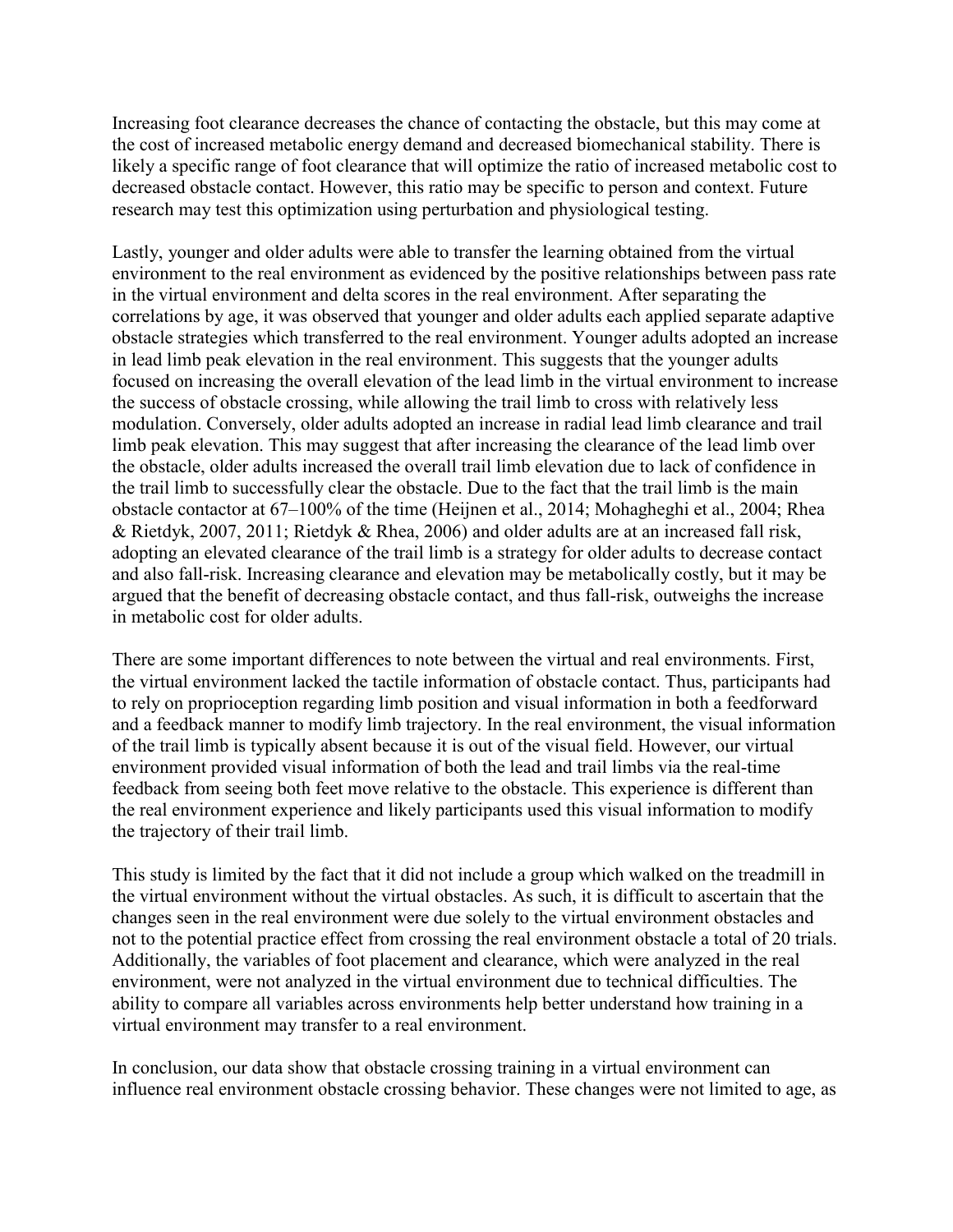each age group responded similarly to the training. This study sets up the foundation to employ virtual reality training for patients with pathology who may exhibit decreased gait adaptability, reduced ability for obstacle negotiation, and an increased fall-risk—ultimately taking advantage of the benefits of virtual reality training with respect to safety and specificity.

# **References**

Baram Y. & Miller A. (2006). Virtual reality cues for improvement of gait in patients with multiple sclerosis. *Neurology* 66(2) 178–181. doi:10.1212/01.wnl.0000194255.82542.6b

Bassile C.C., Dean C., Boden-Albala B., & Sacco R. (2003). Obstacle training programme for individuals post stroke: Feasibility study. *Clinical Rehabilitation* 17(2) 130–136. doi:10.1191/0269215503cr592oa

Berg W.P., Alessio H.M., Mills E.M., & Tong C. (1997). Circumstances and consequences of falls in independent community-dwelling older adults. *Age and Ageing* 26(4) 261–268. doi:10.1093/ageing/26.4.261

ChenH.-C.Ashton-MillerJ.A.AlexanderN.B.& SchultzA.B.(1991). Stepping over obstacles: Gait patterns of healthy young and old adults. *Journal of Gerontology* 46(6) 196–203. doi:10.1093/geronj/46.6.M196

Chou L.-S., & Draganich L.F. (1998). Placing the trailing foot closer to an obstacle reduces flexion of the hip, knee, and ankle to increase the risk of tripping. *Journal of Biomechanics* 31(8) 685–691. doi:10.1016/S0021-9290(98)00081-5

Grabiner M.D., Bareither M.L., Gatts S., Marone J., & Troy K.L. (2012). Task-specific training reduces trip-related fall risk in women. *Medicine and Science in Sports and Exercise* 44(12) 2410–2414. doi:10.1249/MSS.0b013e318268c89f

Heijnen M.J., Muir B.C., & Rietdyk S., (2012). Factors leading to obstacle contact during adaptive locomotion. *Experimental Brain Research* 223(2) 219–231. doi:10.1007/s00221-012- 3253-y

Heijnen M.J., Romine N.L., Stumpf D.M., & Rietdyk S. (2014). Memory-guided obstacle crossing: More failures were observed for the trail limb versus lead limb. *Experimental Brain Research* 232(7) 2131–2142. doi:10.1007/s00221-014-3903-3

Holden M.K. (2005). Virtual environments for motor rehabilitation: Review. *CyberPsychology & Behavior* 8(3) 187–211.10.1089/cpb.2005.8.187

Jaffe D.L., Brown D.A., Pierson-Carey C.D., Buckley E.L., & Lew H.L. (2004). Stepping over obstacles to improve walking in individuals with poststroke hemiplegia. *Journal of Rehabilitation Research and Development* 41(3) 283. doi:10.1682/JRRD.2004.03.0283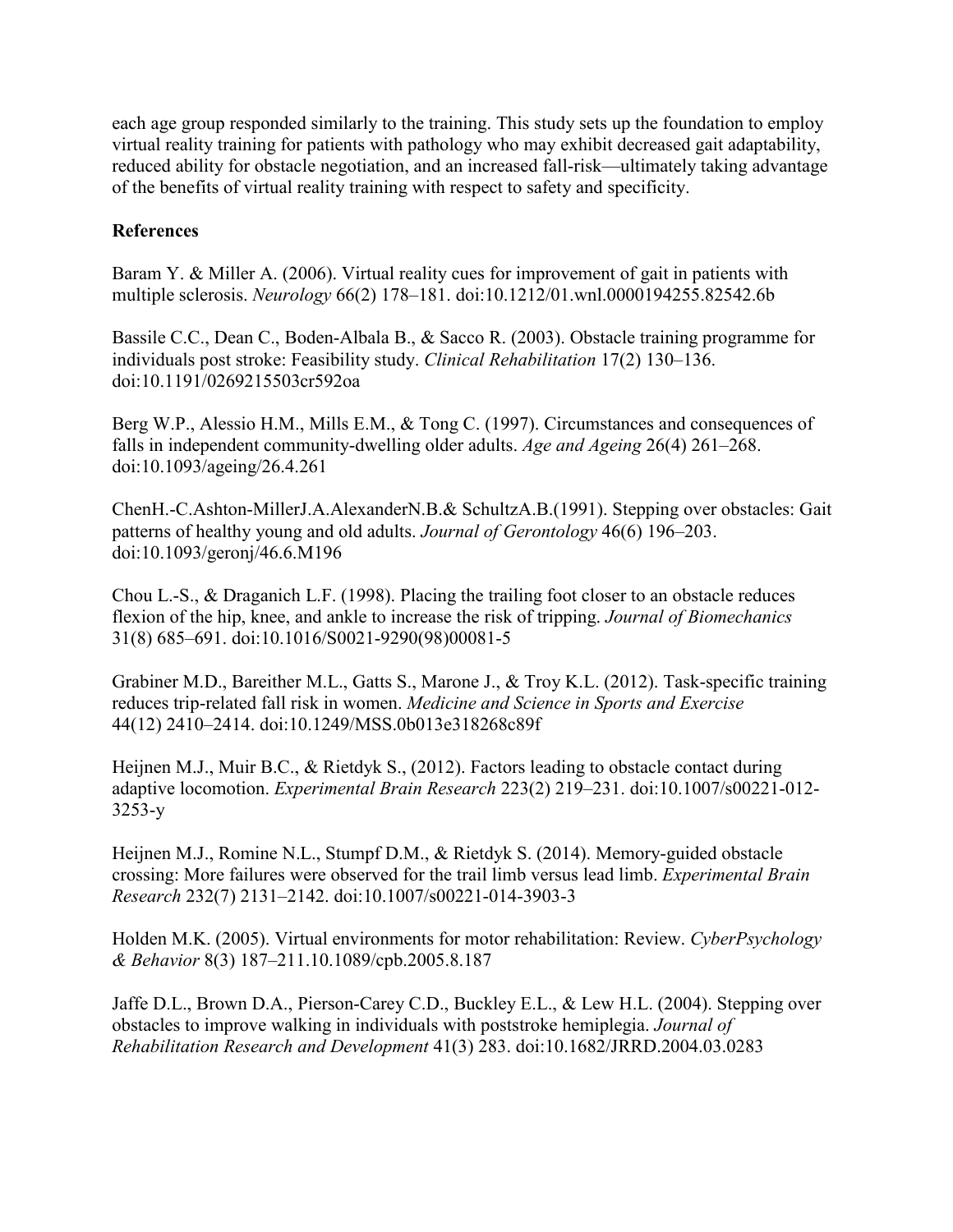Lurie J.D., Zagaria A.B., Pidgeon D.M., Forman J.L., & Spratt K.F. (2013). Pilot comparative effectiveness study of surface perturbation treadmill training to prevent falls in older adults. *BMC Geriatrics* 13(1) 49. doi:10.1186/1471-2318-13-49

Mirelman A., Maidan I., Herman T., Deutsch J.E., Giladi N., & Hausdorff J.M. (2010). Virtual reality for gait training: Can it induce motor learning to enhance complex walking and reduce fall risk in patients with Parkinson's disease? *The Journals of Gerontology Series A: Biological Sciences and Medical Sciences* 66(2) 234–240. doi:10.1093/gerona/glq201

Mirelman A., Rochester L., Maidan I., Del Din S., Alcock L., Nieuwhof F.. . . Hausdorff J.M. (2016). Addition of a non-immersive virtual reality component to treadmill training to reduce fall risk in older adults (V-TIME): A randomised controlled trial. *Lancet (London England)* 388(10050) 1170–1182. doi:10.1016/S0140-6736(16)31325-3

Mohagheghi A.A., Moraes R., & Patla A.E. (2004). The effects of distant and on-line visual information on the control of approach phase and step over an obstacle during locomotion. *Experimental Brain Research* 155(4) 459–468. PubMed doi:10.1007/s00221-003- 1751-7

Muir B.C., Haddad J.M., Heijnen M.J.H., & Rietdyk S. (2015). Proactive gait strategies to mitigate risk of obstacle contact are more prevalent with advancing age. *Gait & Posture* 41(1) 233–239.10.1016/j.gaitpost.2014.10.005

Patla A.E. (1998). How is human gait controlled by vision. *Ecological Psychology* 10(3–4) 287– 302. doi:10.1080/10407413.1998.9652686

Patla A.E., & Greig M. (2006). Any way you look at it, successful obstacle negotiation needs visually guided on-line foot placement regulation during the approach phase. *Neuroscience Letters* 397(1) 110–114. doi:10.1016/j.neulet.2005.12.016

Patla A.E., Prentice S.D., Robinson C., & Neufeld J. (1991). Visual control of locomotion: Strategies for changing direction and for going over obstacles. *Journal of Experimental Psychology: Human Perception and Performance* 17(3) 603.

Patla A.E., Rietdyk S., Martin C., & Prentice S. (1996). Locomotor patterns of the leading and the trailing limbs as solid and fragile obstacles are stepped over: Some insights into the role of vision during locomotion. *Journal of Motor Behavior* 28(1) 35–47. doi:10.1080/00222895.1996.9941731

Rhea C.K., & Rietdyk S. (2007). Visual exteroceptive information provided during obstacle crossing did not modify the lower limb trajectory. *Neuroscience Letters* 418(1) 60–65. doi:10.1016/j.neulet.2007.02.063

Rhea C.K., & Rietdyk S. (2011). Influence of an unexpected perturbation on adaptive gait behavior. *Gait & Posture* 34(3) 439–441.10.1016/j.gaitpost.2011.06.011